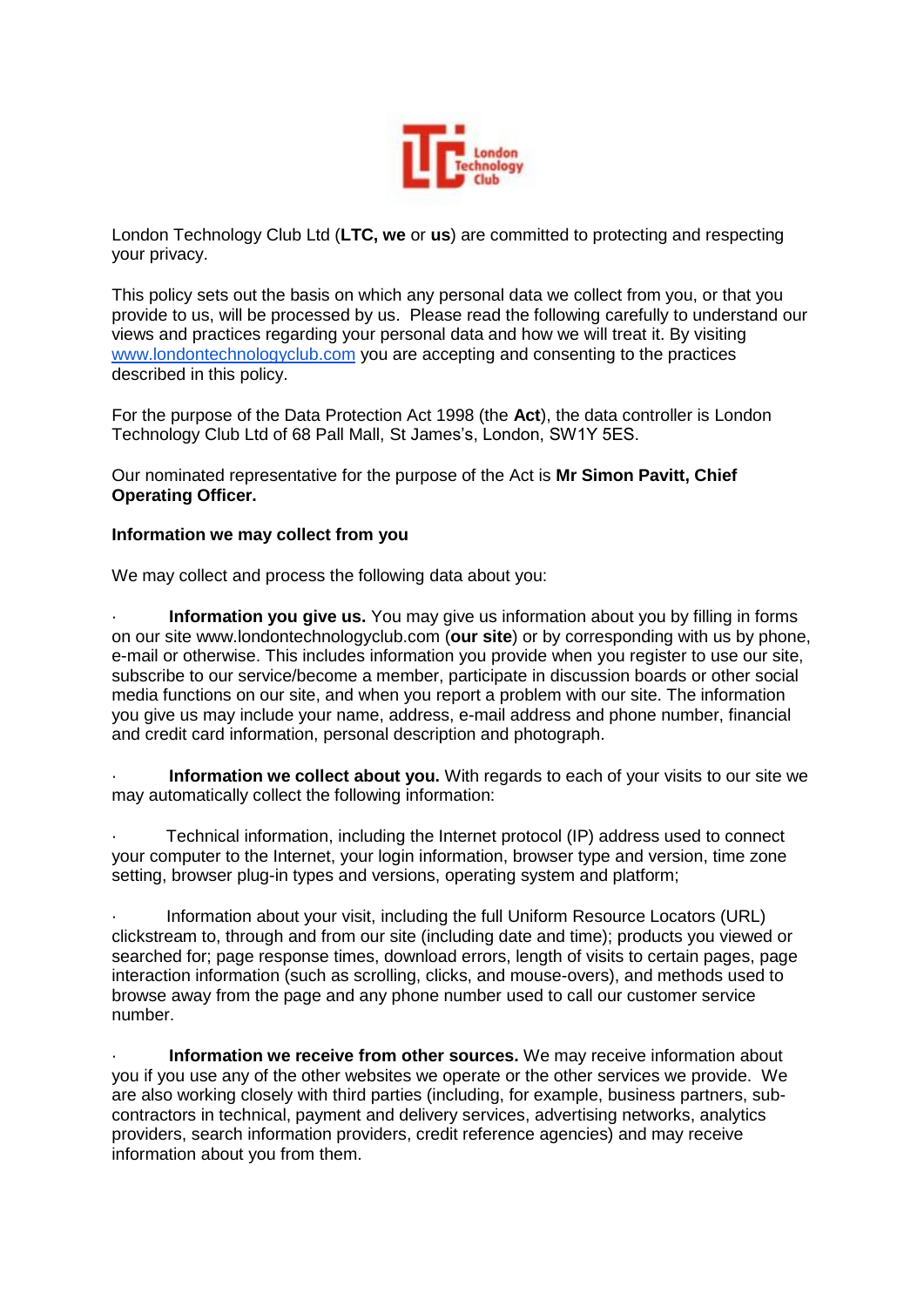# **Cookies**

Our website uses cookies to distinguish you from other users of our website. This helps us to provide you with a good experience when you browse our website and also allows us to improve our site.

# **Uses made of the information**

We use information held about you in the following ways:

**Information you give to us.** We will use this information:

To carry out our obligations arising from any contracts entered into between you and us and to provide you with the information, products and services that you request from us;

· To provide you with information about other goods and services we offer that are similar to those that you have already purchased or enquired about;

· To provide you, or permit selected third parties to provide you, with information about goods or services we feel may interest you. If you are an existing customer, we will only contact you by electronic means (e-mail or SMS) with information about goods and services similar to those which were the subject of a previous sale or negotiations of a sale to you. If you are a new customer, and where we permit selected third parties to use your data, we (or they) will contact you by electronic means only if you have consented to this. If you do not want us to use your data in this way, or to pass your details on to third parties for marketing purposes, please indicate that preference on the form on which we collect your data (**registration form**);

to notify you about changes to our service;

to ensure that content from our site is presented in the most effective manner for you and for your computer.

## **Information we collect about you.**

We will use this information:

to administer our site and for internal operations, including troubleshooting, data analysis, testing, research, statistical and survey purposes;

to improve our site to ensure that content is presented in the most effective manner for you and for your computer;

· to allow you to participate in interactive features of our service, when you choose to do so;

as part of our efforts to keep our site safe and secure;

to measure or understand the effectiveness of advertising we serve to you and others, and to deliver relevant advertising to you;

· to make suggestions and recommendations to you and other users of our site about goods or services that may interest you or them.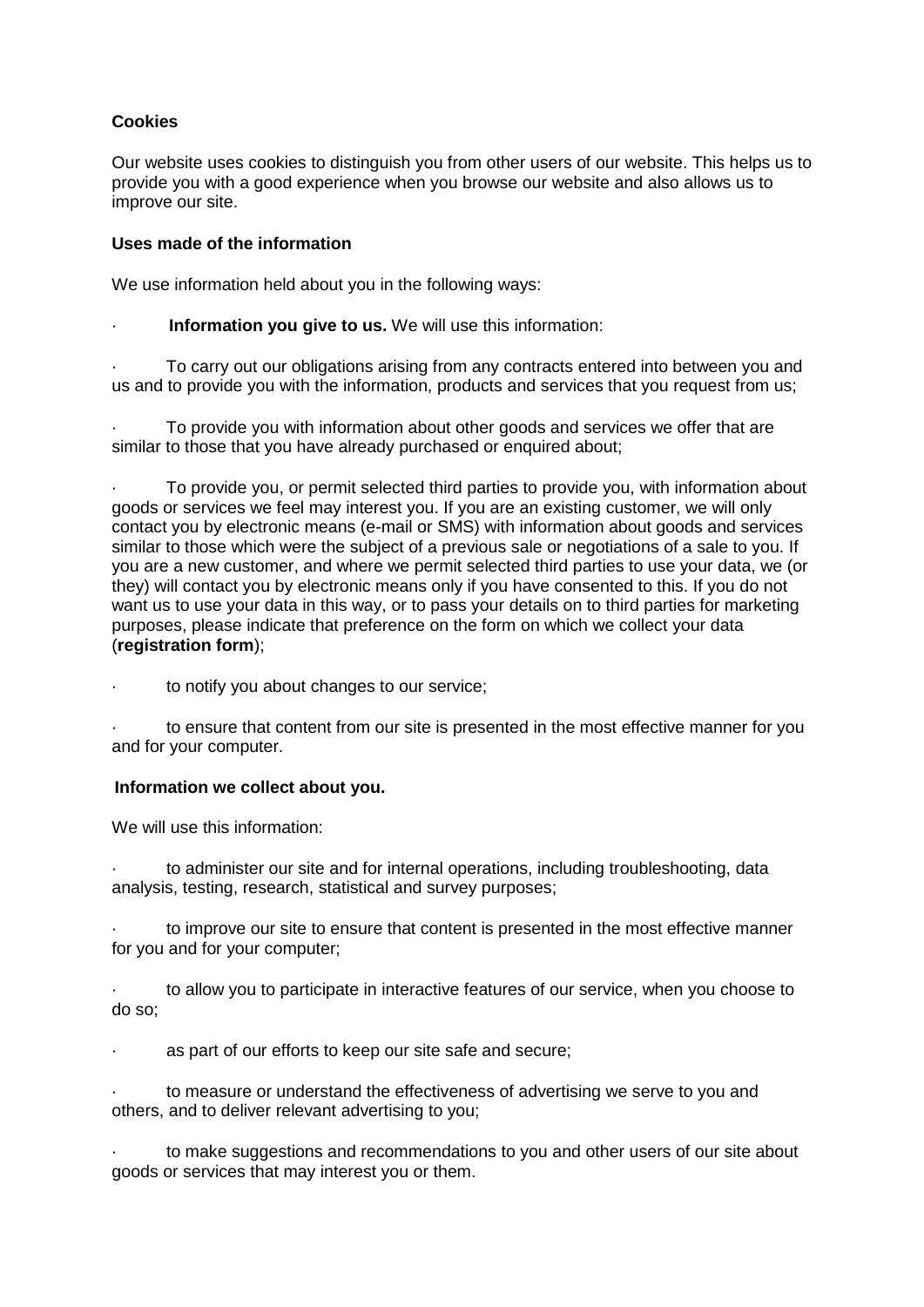### **Information we receive from other sources.**

We may combine this information with information you give to us and information we collect about you. We may us this information and the combined information for the purposes set out above (depending on the types of information we receive).

### **Disclosure of your information**

We may share your personal information with any member of our group, which means our subsidiaries, our ultimate holding company and its subsidiaries, as defined in section 1159 of the UK Companies Act 2006.

We may share your information with selected third parties including:

· Business partners, suppliers and sub-contractors for the performance of any contract we enter into with them or you.

· Advertisers and advertising networks that require the data to select and serve relevant adverts to you and others.

Analytics and search engine providers that assist us in the improvement and optimisation of our site.

Credit reference agencies for the purpose of assessing your credit score where this is a condition of us entering into a contract with you.

We may disclose your personal information to third parties:

In the event that we sell or buy any business or assets, in which case we may disclose your personal data to the prospective seller or buyer of such business or assets.

If London Technology Club or substantially all of its assets are acquired by a third party, in which case personal data held by it about its customers will be one of the transferred assets.

If we are under a duty to disclose or share your personal data in order to comply with any legal obligation, or to protect the rights, property, or safety of London Technology Club, our customers, or others. This includes exchanging information with other companies and organisations for the purposes of fraud protection and credit risk reduction.

#### **Where we store your personal data**

The data that we collect from you may be transferred to, and stored at, a destination outside the European Economic Area (**EEA**). It may also be processed by staff operating outside the EEA who work for us or for one of our suppliers. Such staff maybe engaged in, among other things, the provision of support services. By submitting your personal data, you agree to this transfer, storing or processing. We will take all steps reasonably necessary to ensure that your data is treated securely and in accordance with this privacy policy.

All information you provide to us is stored on our secure servers. Where we have given you (or where you have chosen) a password which enables you to access certain parts of our